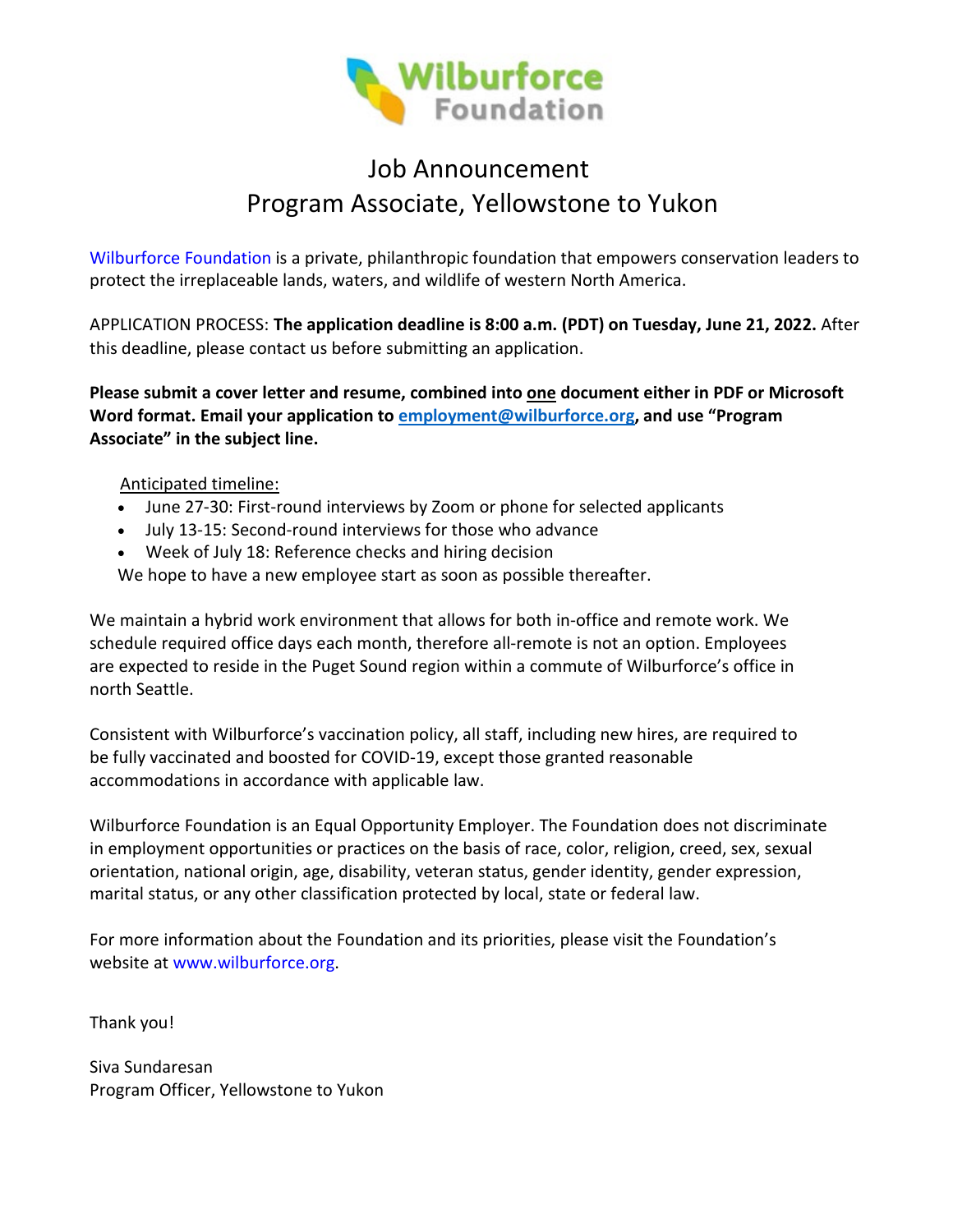

# Job Description

# **Program Associate for Yellowstone to Yukon**

**Hours**: Full-time **Reports to**: Program Officer, Yellowstone to Yukon **Classification**: Exempt **Compensation**: \$85,000 - \$105,000 **Benefits**: Health, Dental, Long-term Disability, Retirement, Vacation, and Wellness leave, and more. **Location**: This position is based in the dog-friendly Wilburforce offices in the [Greenfire Campus](https://www.greenfirecampus.com/) in Seattle's Ballard neighborhood. Employees are expected to reside in the Puget Sound region at the time of employment.

**About Yellowstone to Yukon Program:** The Yellowstone to Yukon (Y2Y) ecoregion is a worldwide model for large landscape conservation that encompasses Yellowstone National Park in the south, stretching 2000 miles north along the spine of the continent to the Yukon, where the mountainous corridor spills out onto the Arctic plains. The Foundation's goal is to achieve landscape-scale connectivity and climate resilience by protecting and connecting wildlife and wildlands across the region. The Foundation supports collaborative communitybased efforts that sustain biodiversity, landscape connectivity, climate resilience, and sustainable communities.

#### **Responsibilities:**

Program Associates work closely with their Program Officer and other staff to advance the outcomes described in the Foundation'[s Strategic Framework.](https://wilburforce.org/wp-content/uploads/2016/09/Wilburforce_Strategic_Framework_2025.pdf) Core responsibilities include: 1) supporting the Program Officer in activities that advance Y2Y regional strategies; 2) building and nurturing relationships with grantees, consultants, and other partners; 3) supporting efforts to improve grantee knowledge and capacity; 4) undertaking a range of grantmaking activities and acting as a link between grantees and the foundation staff who manage grantmaking processes; 4) researching, preparing, and/or delivering reports or other presentations; and 5) working with the entire Wilburforce team to create and maintain a collaborative, inclusive, team-oriented work environment.

### **Specific Duties**:

- Work in partnership with the Y2Y Program Officer to implement the Foundation's Yellowstone to Yukon strategies.
- Research issues, projects, and organizations related to regional strategies, and stay informed on key issues relevant to the program.
- Review and analyze documents submitted by grantees, and assist in the preparation of written recommendations about grants and programs for consideration by the Foundation's Board of Directors.
- Work closely with the Program Officer to assess, prioritize, and address the knowledge and capacity needs of grantees and assist in aligning the support necessary to increase the organizational effectiveness of Y2Y's grantee pool.